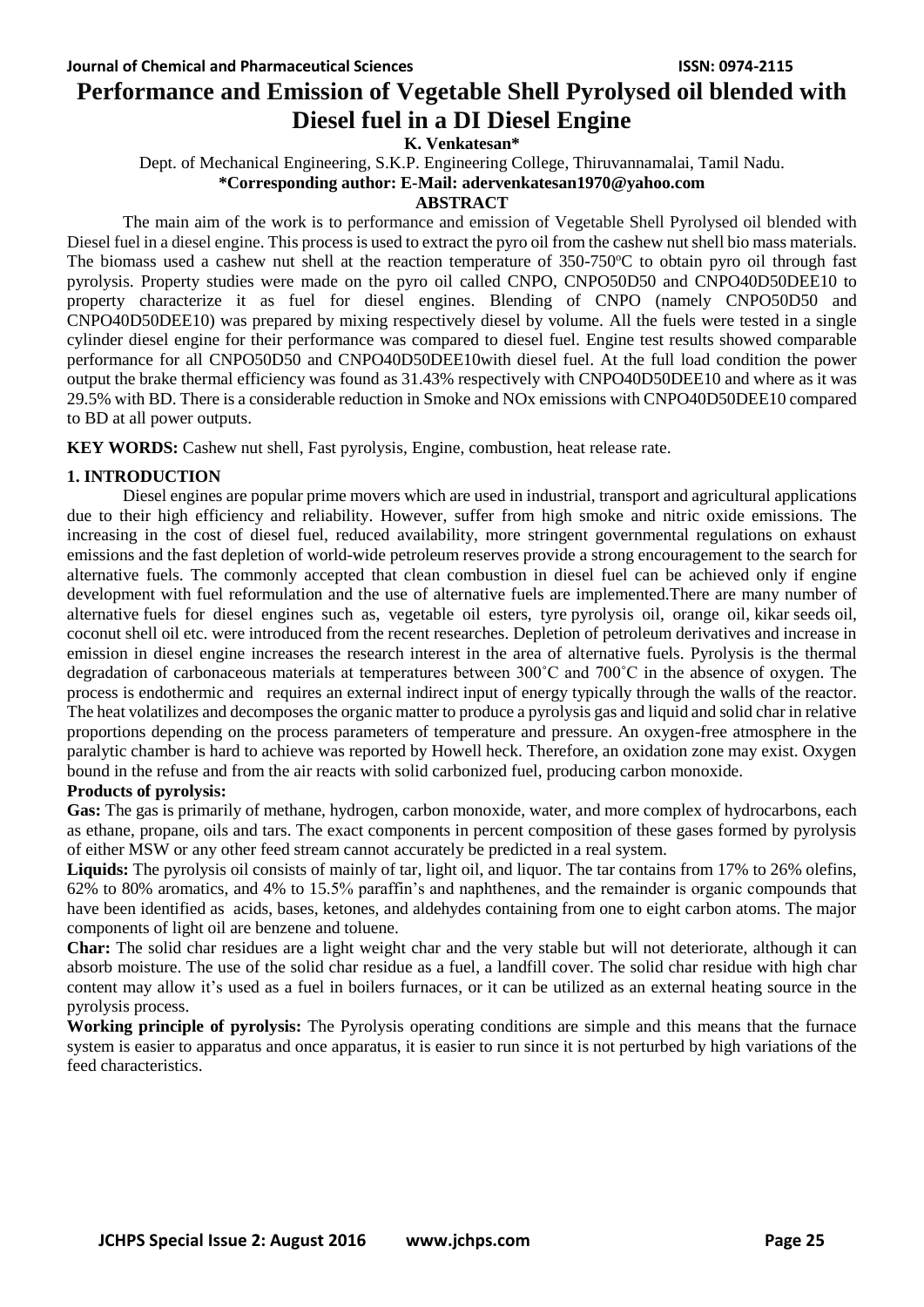

**Fig.1. Pictorial view of the apparatus used for the oil extraction**

The reactor is placed on the floor with temperature indicator. The outlet of the pyrolysis reactor is directly coupled to the volatile condenser using a stainless steel tube which can withstand high temperature. Another one of the inlet is connected to the reactor from the nitrogen cylinder. The condenser is firmly connected with the help of alloy gasket. Counter flow condensation was selected. The flow of water is directed against the direction of Pyrolysis gases. The condensate drips into the gas liquid separator. The non-condensable gases are connected to the neck of other tube and pass through the exhaust tube to gas burner. To indicate the temperature outside the reactor thermocouple is connected to the digital temperature indicator. The apparatus button set the temperature level. While the specified temperature is attained at the apparatus, it's automatically off the supply to the reactor. When the temperature is tend to reduce, it's automatically gets switched on and power supply were applied. In this Pyrolysis apparatus, chipped material is filled in the reactor initially, and then reactor closed with the help of bolt. The steel wooden gasket was used to prevent leakage. Then supply nitrogen gas from the cylinder to reactor for the time period of 3 to 4 min, after it's closed. Switch on the electrical current, the initially set the temperature up to  $750^{\circ}$ C in the temperature controller. For condenser water is supplied from inlet to outlet. Gases are collected in the balloon. Finally time taken was noted that to reach the temperature up to  $750^{\circ}$ C. Cooling time of the pyrolysis reactor is 16 to 18 hours. Finally we have collected the Pyrolysis oil, char and syngas's. The pictorial diagram of the apparatus was shown in the above figure1.

# **Fuel preparation:**

**CNPO50D50 Preparation and CNPO40D50DEE10:** Cashew nut shell pyro Oil is made blend in to diesel fuel at the various proportions and finally output found at around 50% volume maximum stability was attained. The CNPO50D50 blends was prepare in the laboratory with 50% by volume of cashew nut shell pyro oil and 50% of neat diesel. And cashew nut shell pyro oil 40% by volume and 50% diesel by volume and 10% mixing with the oxygen additives di ethyl ether add and the blending preparation maximum stability was attained. Its properties were measured in the Table.1. The literature review it is found that Calorific value of the CNPO is around 45 MJ/kg.

| <b>Properties</b>                              | <b>Diesel</b> | <b>CNPO50D50</b> | CNPO40D50DEE10 |
|------------------------------------------------|---------------|------------------|----------------|
| Kinematic Viscosity at $40^{\circ}$ C (cst)    | 3.62          |                  |                |
| Flash Point $(^{\circ}C)$                      |               |                  | n4             |
| Fire Point $(°\,C)$                            | 56            |                  | იგ             |
| Density at $30^{\circ}$ C (kg/m <sup>3</sup> ) | 830           |                  | ९९६            |

**Table.1. Property of Diesel and CNPO50D50 and CNPO40D50DEE10**

**Engine set- up:** A computerized kirloskar diesel engine of AV l model, four stroke direct injection. Naturally aspirated air cooled Engine was utilized to investigate this study. The engine specifications are listed in table 3.1. The engine was directly coupled with an eddy current dynamometer and a data acquisition system, so that the data can be saved. AVL five gas analyzer was used to measure the emissions characteristics; smoke opacity has been measured using the AVL smoke meter. The engine was operated on diesel first and then blended pyrolysis oil CNPO50D50 and CNPO40D50DEE10.

|--|

| No. of Cylinders   | 01       |
|--------------------|----------|
| <b>B</b> ore       | 87.9mm   |
| Stroke             | 110mm    |
| Compression ratio  | 17.5:1   |
| Rated power        | 4.4 KW   |
| Injection pressure | 200 bar  |
| Rated speed        | 1500 rpm |
| Injection timing   | 25° BTDC |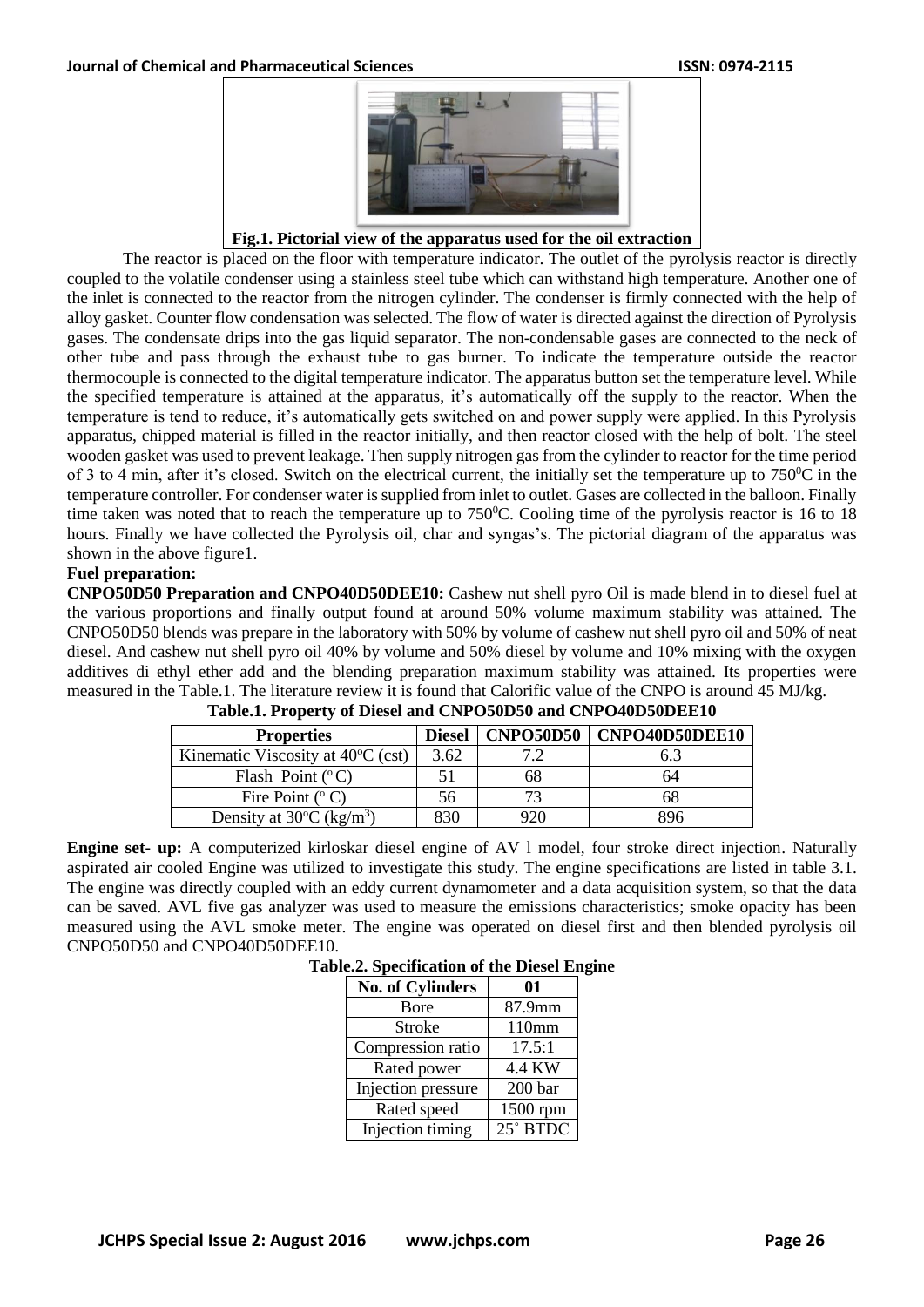

**Fig.2. Photographic view of Engine set up.**

#### **2. RESULTS AND DISCUSSION**

**Results of Brake thermal efficiency:** The different variations of the brake thermal efficiencies at different load for various combinations have been shown. The thermal efficiency is 31.43% at full load for CNPO40D50DEE10. It can also be observed that the efficiency for CNPO50D50 and CNPO40D50DEE10 are 25.87% and 31.43% respectively. The thermal efficiency of CNPO40D50DEE10 is higher compares then diesel fuel. The increase in the thermal efficiency for CNPO40D50DEE10 may be attributed to better fuel atomization due to lower viscosity and increases the volatility. The efficiency of CNPO50D50 blends are slightly lower compared to diesel fuel. The thermal efficiency is 29.56% at full load for Diesel fuel.





**Specific fuel consumptions:** The Specific fuel consumption is a very reliable factor to compare the three fuels as the Calorific value, viscosity and density of the blends are slightly different from that of diesel fuel. They can be observed that as the load increases and SFC decreases for all fuels. At the same time, it can be seen that SFC increases with lower load it consume more fuel with CNPO50D50 and CNPO40D50DEE10 blends the diesel fuel, this is due to the effect of density, viscosity and lower calorific values of fuel blends. It is show that CNPO50D50 and CNPO40D50DEE10 closer SFC values with diesel fuel.

**Exhaust gas temperature:** It can be observed that the EGT generally increases with increase in blend concentration and load. The CNPO50D50 blends show that lower gas temperature varies from 209˚ C to 546˚ C at maximum load for DF whereas it was varies from 199˚C at no load condition 450˚C at maximum load for CNPO40D50DEE10.







**Fig.5. Brake power vs Exhaust gas temperature Fig.6. Brake power vs Hydrocarbon emission**

The reason for lower EGT for CNPO40D50DEE10 blends are due to slightly lower viscosity which results a lesser penetration of the fuel, resulted in the combustion chamber due to the lesser amount of heat is developed. **Hydro carbon Emission:** The variation of the hydrocarbon emission in the exhaust gas is shown in figure. The more amount of UHC emission is the direct result of incomplete combustion of fuel. The hydrocarbon emission is increasing with increasing load. From the graph UHC emissions19 ppm at no load condition and 86 ppm at the maximum load for the CNPO40D50DEE10. They vary 40 ppm at no load to 96 ppm at full load for CNPO50D50. UHC was higher at peak load for CNPO50D50 and CNPO40D50DEE10. This may be attributed to one of the reasons that the fuel spray does not propagate deeper into the combustion chamber and gaseous hydrocarbons remain along

**JCHPS Special Issue 2: August 2016 www.jchps.com Page 27**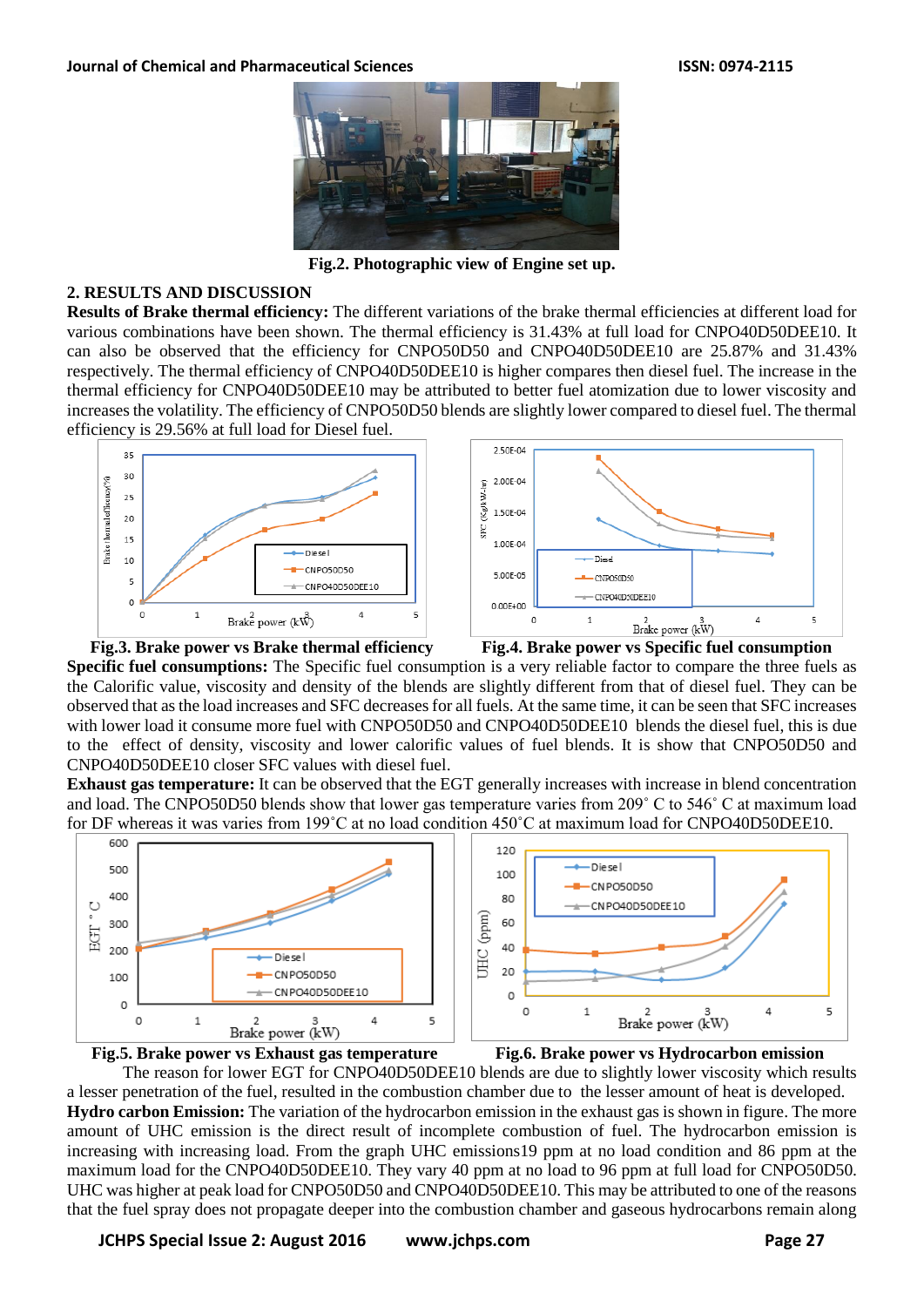#### **Journal of Chemical and Pharmaceutical Sciences ISSN: 0974-2115**

the cylinder wall and the crevice volume and left unburned. The unsaturated hydrocarbons present in the CNPO50D50 and CNPO40D50DEE10 which are unbreakable during the combustion process.

**Nitrogen oxide:** From the figure shows that NOx emission increases with increase the load, but lesser than that of diesel fuel. Two important parameters result in the formation of the NOx. One of the parameter is stoichiometric and the other parameter is cylinder temperature. The stoichiometry of the combustion is lean than lower NOx is formed. Due to the diffusible mixed of fuel and air occur along the spray envelope, the combustion takes place with near stoichiometric, forming higher NOx emission. The in cylinder temperature has a strong effect on the formation of NOx. If the combustion temperature is higher, then higher NOx is formed. In the case CNPO50D50 and CNPO40D50DEE10 blends, the lower in cylinder temperature is the reason for water content are present in the fuel,





**Fig.7. Brake power vs Nitrogen oxide emission Fig.8. Brake power vs Carbon monooxide emission Carbon Monoxide Emission:** The comparisons of CO emission with load as shown in figure. CO is a product of incomplete combustion. The insufficient amount of air in the fuel or in sufficient time for complete combustion cycle CI engine operates. With lean mixtures the CO emission would be low. The CNPO50D50 resulted in higher CO emissions as compared to diesel at all power outputs. The maximum CO emission was found as 0.56%, 0.29 % and 0.14% respectively for CNPO50D50, CNPO40D50DEE10 and BD at the maximum load of 4.4 kW. It was noted as 0.14% with BD. The CO emission in diesel engine is due to the fuel richness which results in partial oxidization of carbon atoms in the fuel. It is already explained that the CNPO50D50 due to their poor energy content resulted in

fuel richness which has lead to incomplete combustion of the fuel. It is seen that CNPO50D50 emitted highest CO emissions among all fuels. **Heat release rate analysis:** The wall heat transfer was calculated by using Hohenberg's Convective heat transfer coefficient. It is clearly seen that BD resulted in maximum rate of the heat release and the fraction of fuel burned during the initial period (i.e. premixed combustion) of time whereas the premixed combustion rate was lower and the diffusion combustion rate was slightly higher for CNPO50D50 and CNPO40D50DEE10 as compared to diesel fuel. There was a delay in start of ignition (indicated clearly in the pressure crank angle diagram) with CNPO50D50 and it was increased further with CNPO40D50DEE10. The reduction in premixed combustion rate of the emulsions

of CNPO50D50 can be explained by the high viscosity and density of the fuels which resulted in combustion to be more in the diffusion combustion phase. At medium engine load (i.e. 50% load) illustrated in Figure 4.7 the heat release pattern showed a sharp and short premixed combustion with all the tested fuels. CNPO50D50 and CNPO40D50DEE10showed lower peak values as compared to BD.



**Fig.9. Variation of Heat Release Rate at Peak Power output**

### **CONCLUSION**

Engine test with CNPO50D50 and CNPO40D50DEE10 shows comparable performance with all power output of diesel fuel. All the fuels resulted in significant reduction in Exhaust gas temperature and NOx emissions from CNPO50D50 and CNPO40D50DEE10. HC and CO emissions were found to higher as compared to diesel fuel. This concludes that pyro oil obtained from pyrolysis of Cashewnut shell can be used as a partial substitute for diesel fuel. To use CNPO as soul fuel, the engines need further modifications.